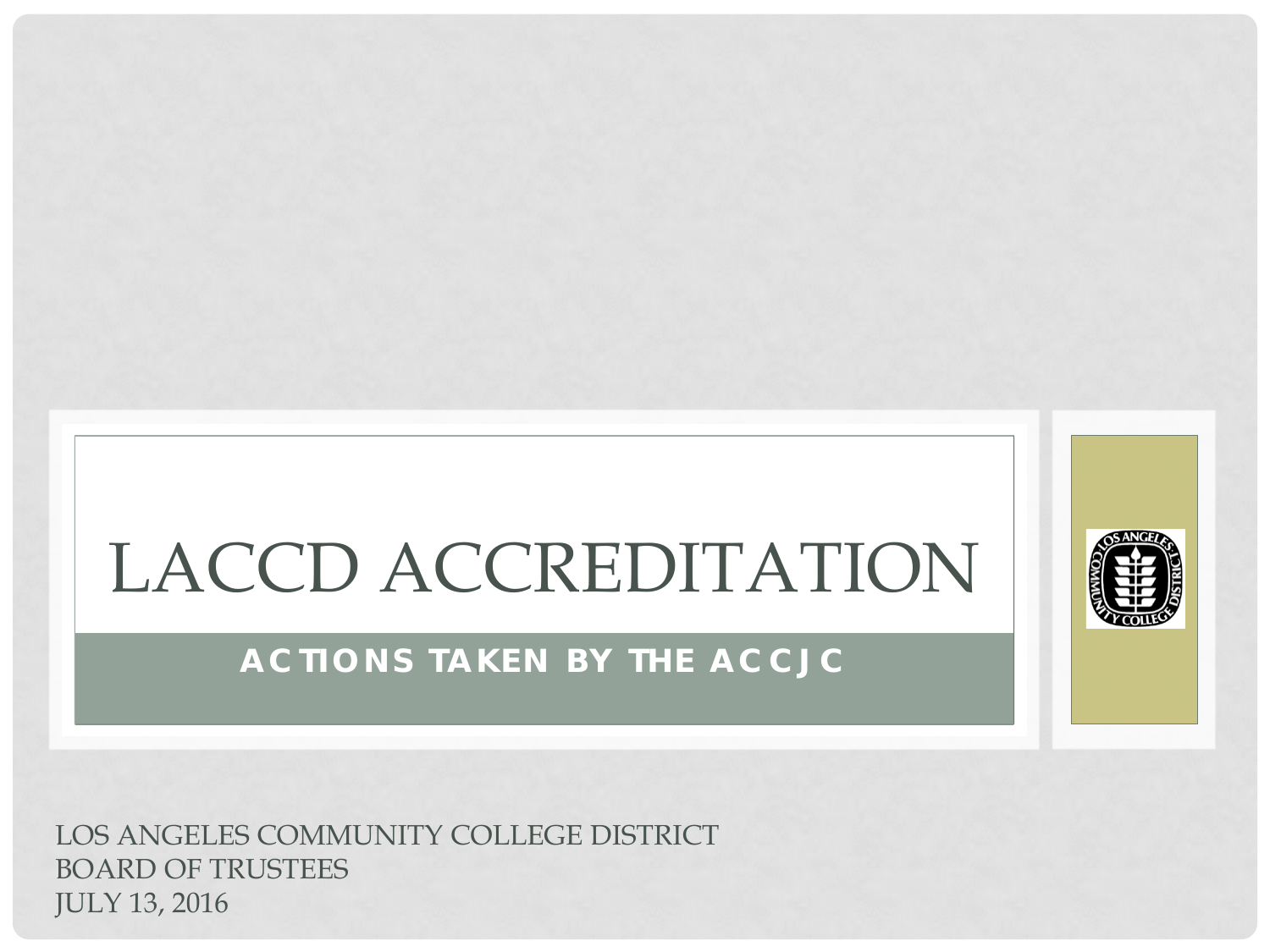## COLLEGE STATUS

- 8 Colleges Reaffirmed for 18 months
	- Harbor, Valley and West will submit a follow-up report responding to District recommendations
	- East, Mission, Pierce and Trade will submit a follow-up report responding to District and college recommendations
	- City will submit a follow-up report responding to District and college recommendations and will have a site visit
- 1 College placed on "Warning"
	- Southwest will submit a follow-up report responding to District and college recommendations and will have a site visit
- The ESC will coordinate the response to District recommendations
	- The ESC, through the colleges, will submit a follow-up report responding to District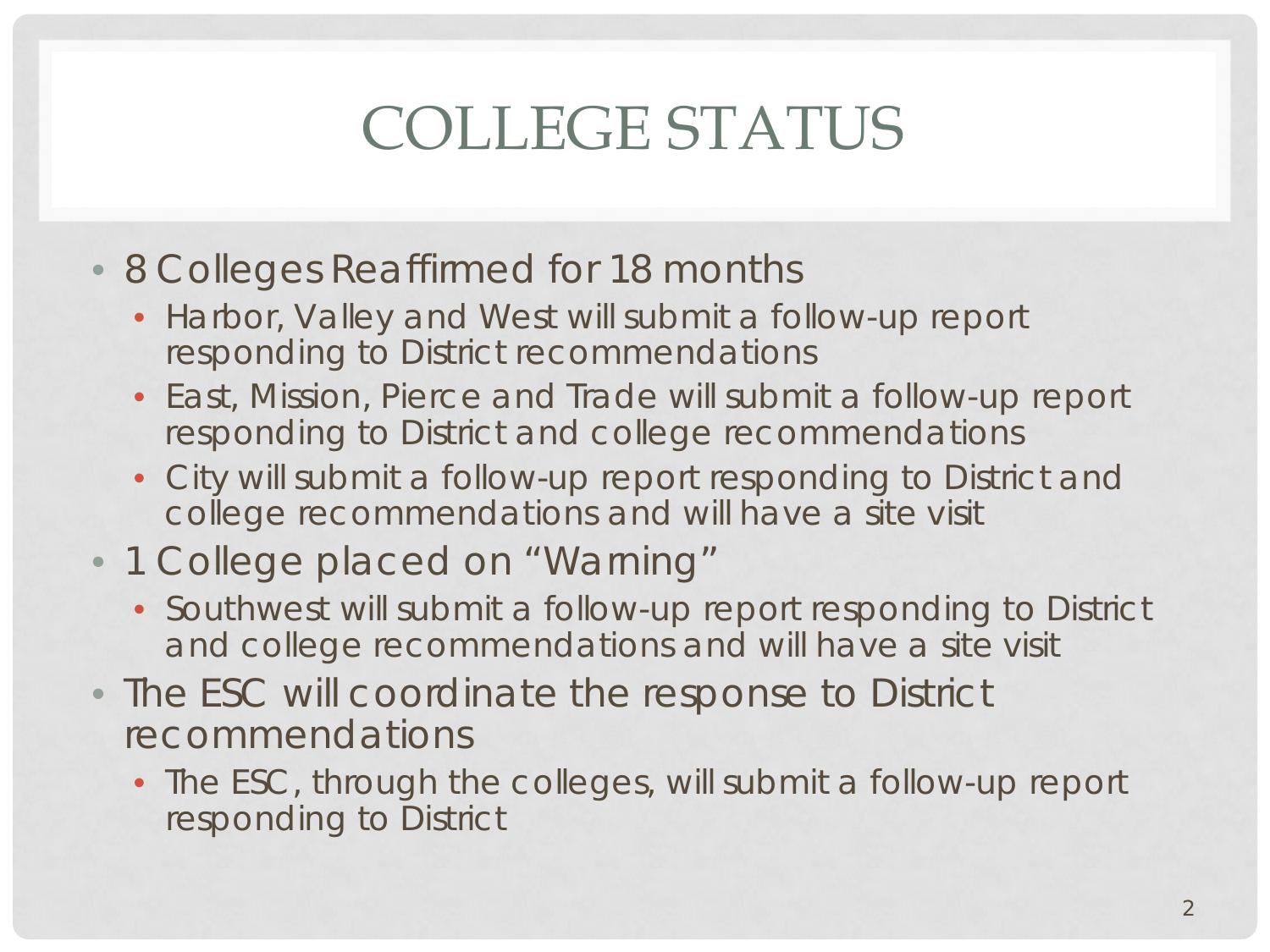| <b>Commendations</b>                           | D | C | E | Н | M | P | S | Τ | $\vee$ | W                 |
|------------------------------------------------|---|---|---|---|---|---|---|---|--------|-------------------|
| Effective programs focused on student success  |   |   |   |   |   |   |   |   |        | $\bullet/\bullet$ |
| and equity                                     |   |   |   |   |   |   |   |   |        |                   |
| Campus climate and commitment to student       |   |   |   |   |   |   |   |   |        |                   |
| <b>SUCCESS</b>                                 |   |   |   |   |   |   |   |   |        |                   |
| Facilities, sustainability and campus security |   |   |   |   |   |   |   |   |        |                   |
| Communication of data, policies, outcomes and  |   |   |   |   |   |   |   |   |        |                   |
| reports                                        |   |   |   |   |   |   |   |   |        |                   |
| Student engagement and student leadership      |   |   |   |   |   |   |   |   |        |                   |
| Integrated planning/evaluation of planning or  |   |   |   |   |   |   |   |   |        |                   |
| mission                                        |   |   |   |   |   |   |   |   |        |                   |
| <b>Professional Learning</b>                   |   |   |   |   |   |   |   |   |        |                   |
| Use of data and evidence/ data disaggregation  |   |   |   |   |   |   |   |   |        |                   |
| <b>Library and Academic Resources</b>          |   |   |   |   |   |   |   |   |        |                   |
| Participatory governance                       |   |   |   |   |   |   |   |   |        |                   |
| <b>College President</b>                       |   |   |   |   |   |   |   |   |        |                   |
| <b>Committee leadership</b>                    |   |   |   |   |   |   |   |   |        |                   |
| Commitment to the community                    |   |   |   |   |   |   |   |   |        |                   |
| Continuous quality improvement                 |   |   |   |   |   |   |   |   |        |                   |
| <b>Coordination of Accreditation Visit</b>     |   |   |   |   |   |   |   |   |        |                   |
| Development of student scholarships            |   |   |   |   |   |   |   |   |        |                   |
| <b>Distance Education</b>                      |   |   |   |   |   |   |   |   |        |                   |
| Equity focus leading to ATD leadership status  |   |   |   |   |   |   |   |   |        |                   |
| <b>Internal Audit</b>                          |   |   |   |   |   |   |   |   |        |                   |
| Internal resource allocation model             |   |   |   |   |   |   |   |   |        |                   |
| Outreach to community and early college        |   |   |   |   |   |   |   |   |        |                   |
| <b>Student Loan default rates</b>              |   |   |   |   |   |   |   |   |        |                   |
| Support of learning assessment                 |   |   |   |   |   |   |   |   |        |                   |
| Technology support and continuity              |   |   |   |   |   |   |   |   |        | 3                 |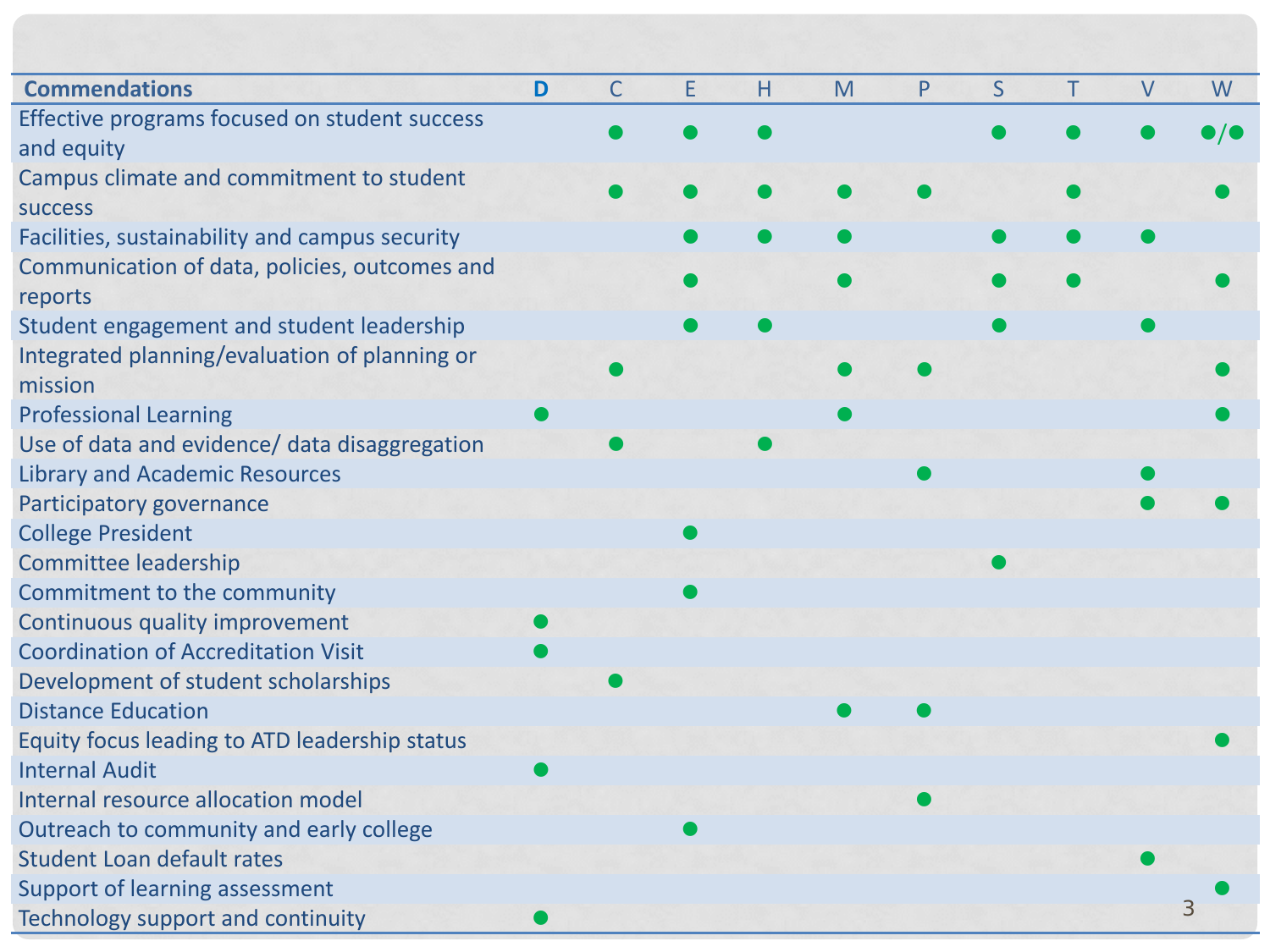| <b>Commendations</b>                                  |  | н                   | M | P. |  | W |
|-------------------------------------------------------|--|---------------------|---|----|--|---|
| <b>Effective programs focused on student success</b>  |  |                     |   |    |  |   |
| and equity                                            |  |                     |   |    |  |   |
| <b>Campus climate and commitment to student</b>       |  | $\bullet$ $\bullet$ |   |    |  |   |
| <b>SUCCESS</b>                                        |  |                     |   |    |  |   |
| <b>Facilities, sustainability and campus security</b> |  |                     |   |    |  |   |
| <b>Communication of data, policies, outcomes</b>      |  |                     |   |    |  |   |
| and reports                                           |  |                     |   |    |  |   |
| <b>Student engagement and student leadership</b>      |  |                     |   |    |  |   |
|                                                       |  |                     |   |    |  |   |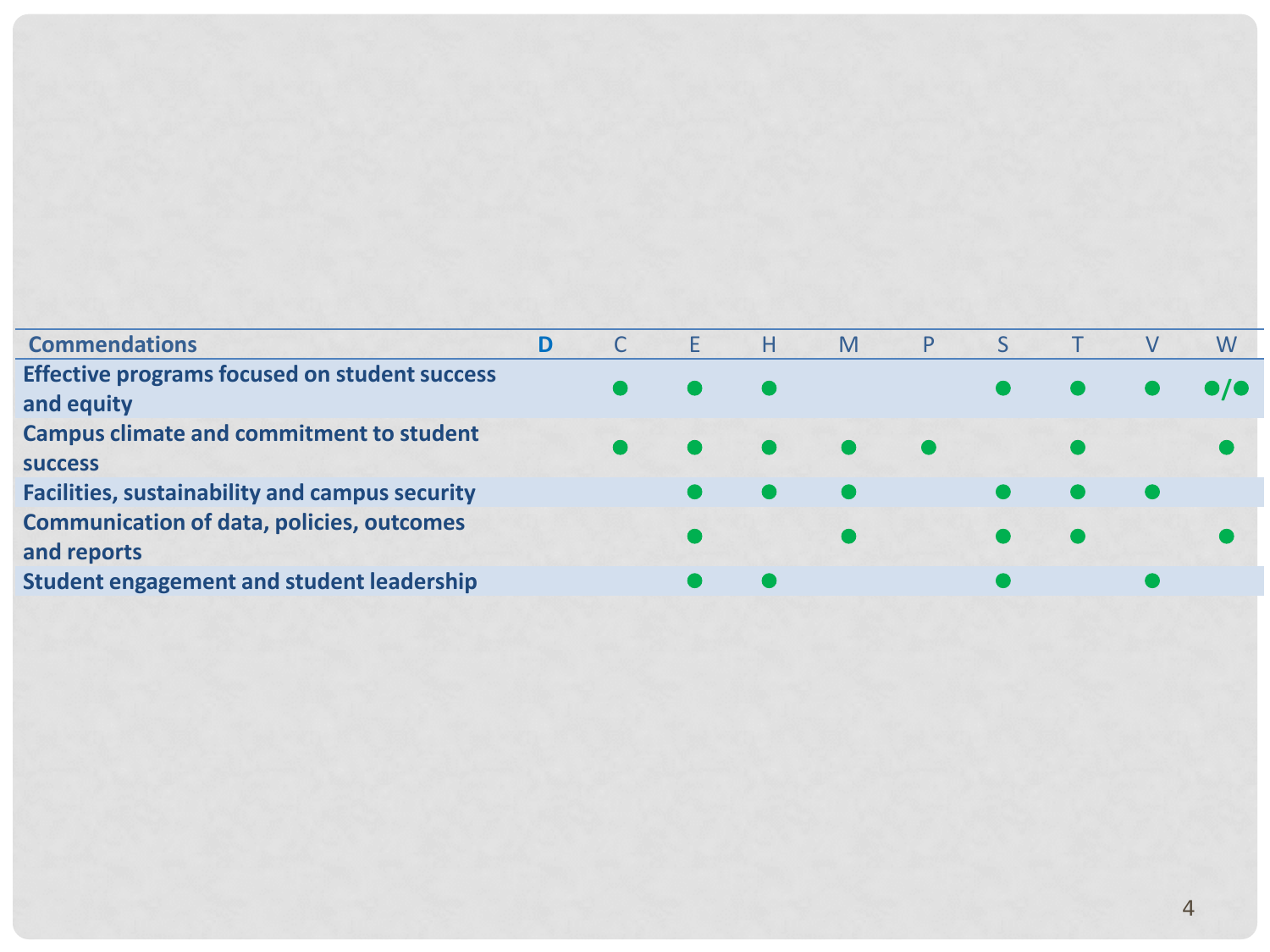#### Recommendations

Assessment of learning outcomes/ Learning assessment process

- Professional Learning
- Use of data and evidence/ data disaggregation Distance Education
- Technology support and continuity
- Communication of data, policies, outcomes and reports
- Integrated planning/evaluation of planning or mission
- Budget and resource allocation model/ Total Cost of Ownership/ Facilities maintenance
- Evaluation of student and academic support services or administrative services
- Evaluations of employees
- Participatory governance
- Hiring Process
- Board Policy review
- Completion of program review
- Completion of Substantive Change Report
- Enrollment management
- Evaluation of contracted services
- Financial Liabilities and audit findings
- Student engagement and student leadership

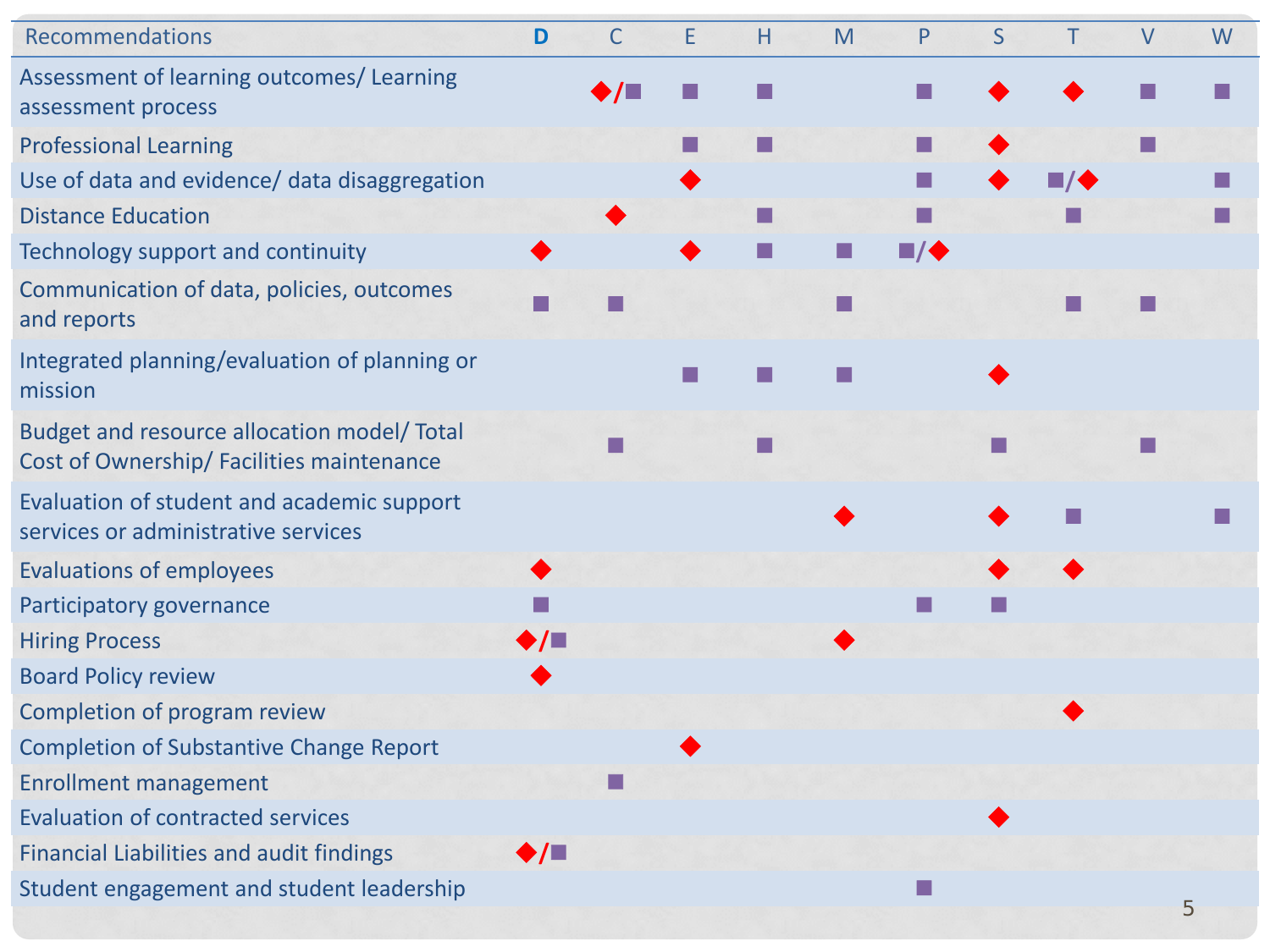#### Recommendations requiring follow-up **D** C E H M P S T V W

Assessment of learning outcomes/ Learning

- Use of data and evidence/ data disaggregation
- Evaluations of employees
- Distance Education
- Technology support and continuity
- Evaluation of student and academic support services or administrative services
- Hiring Process
- Professional Learning
- Integrated planning/evaluation of planning or  $\blacksquare$ mission and  $\blacklozenge$  mission and  $\blacklozenge$  mission and  $\blacklozenge$  mission and  $\blacklozenge$  mission and  $\blacklozenge$  mission and  $\blacklozenge$  mission and  $\blacklozenge$  mission and  $\blacklozenge$  mission and  $\blacklozenge$  mission and  $\blacklozenge$  mission and  $\black$
- Board Policy review
- Completion of program review
- Completion of Substantive Change Report
- Evaluation of contracted services
- Financial Liabilities and audit findings